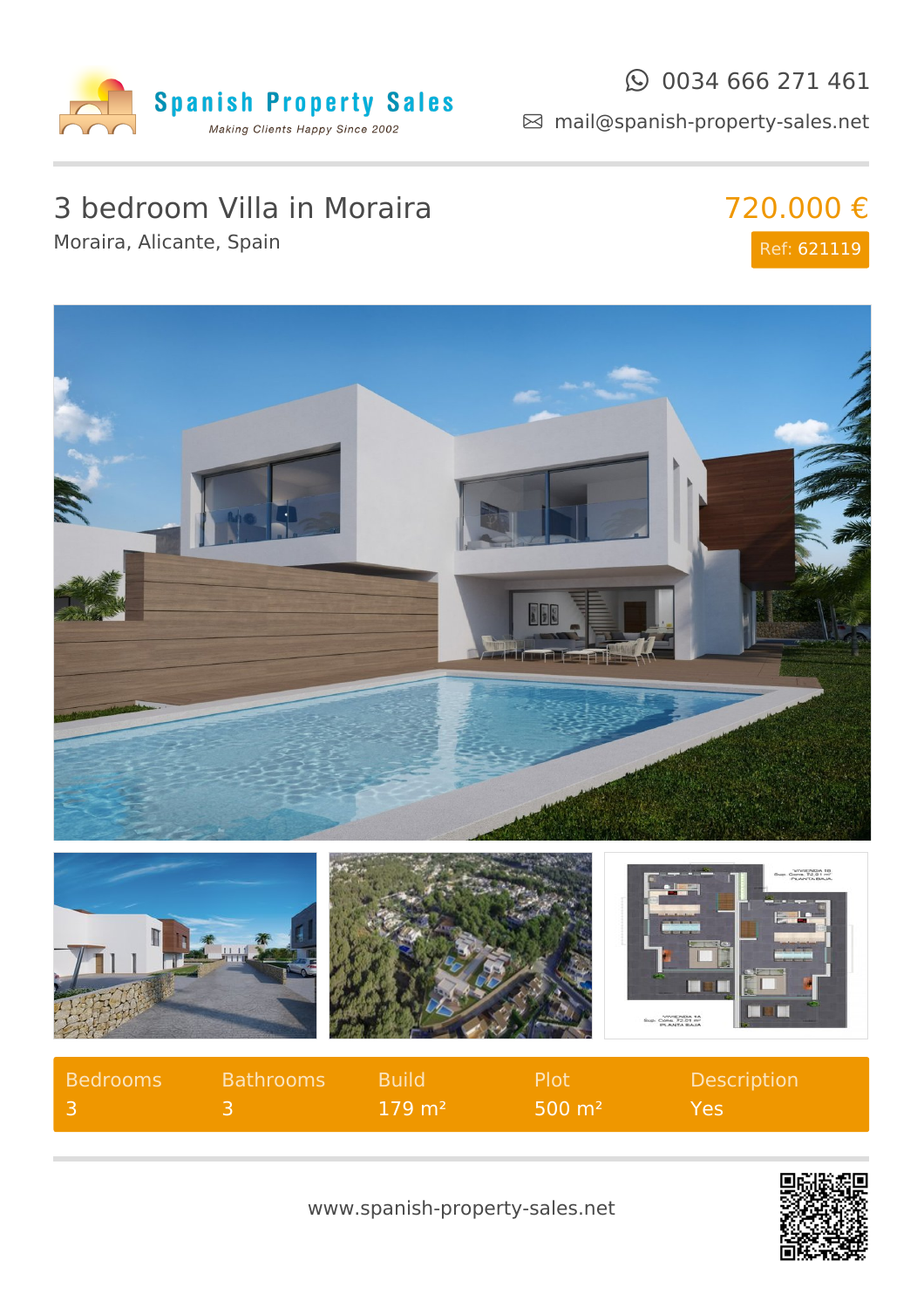

mail@spanish-property-sales.net

## 3 bedroom Villa in Moraira

Moraira, Alicante, Spain



#### Description

It is a residential complex of 4 semi-detached villas, in Moraira. It is located 10 minutes (600 m) walk from the beach and less than 1 km from the town centre. Each villa has 2 parking spaces with pergola assigned in the residential community parking and with a pre-installation for electric car charger. It is an exclusive gated community with a total area of 3,200m2 and the individual surfaces of each house are between 440m2 and 500m2. The houses consist of 3 bedrooms with a terrace, 3 bathrooms, a guest toilet, a living room, an equipped kitchen with an island, a dining room and a gallery with pre-installation of a hood for a possible outdoor kitchen and a space for a washer. Outside the house there is the individual pool, aerothermal room + storage room, large terraces and private garden. The urbanization in which it is located has top quality infrastructure such as side walks, public lighting, underground telephone network, connection to the sewage network, etc. The villas also have very high-quality finishes, with which the details that the luxury and exclusivity of the complex require are taken care of. TWO MORE VILLAS FOR SALE